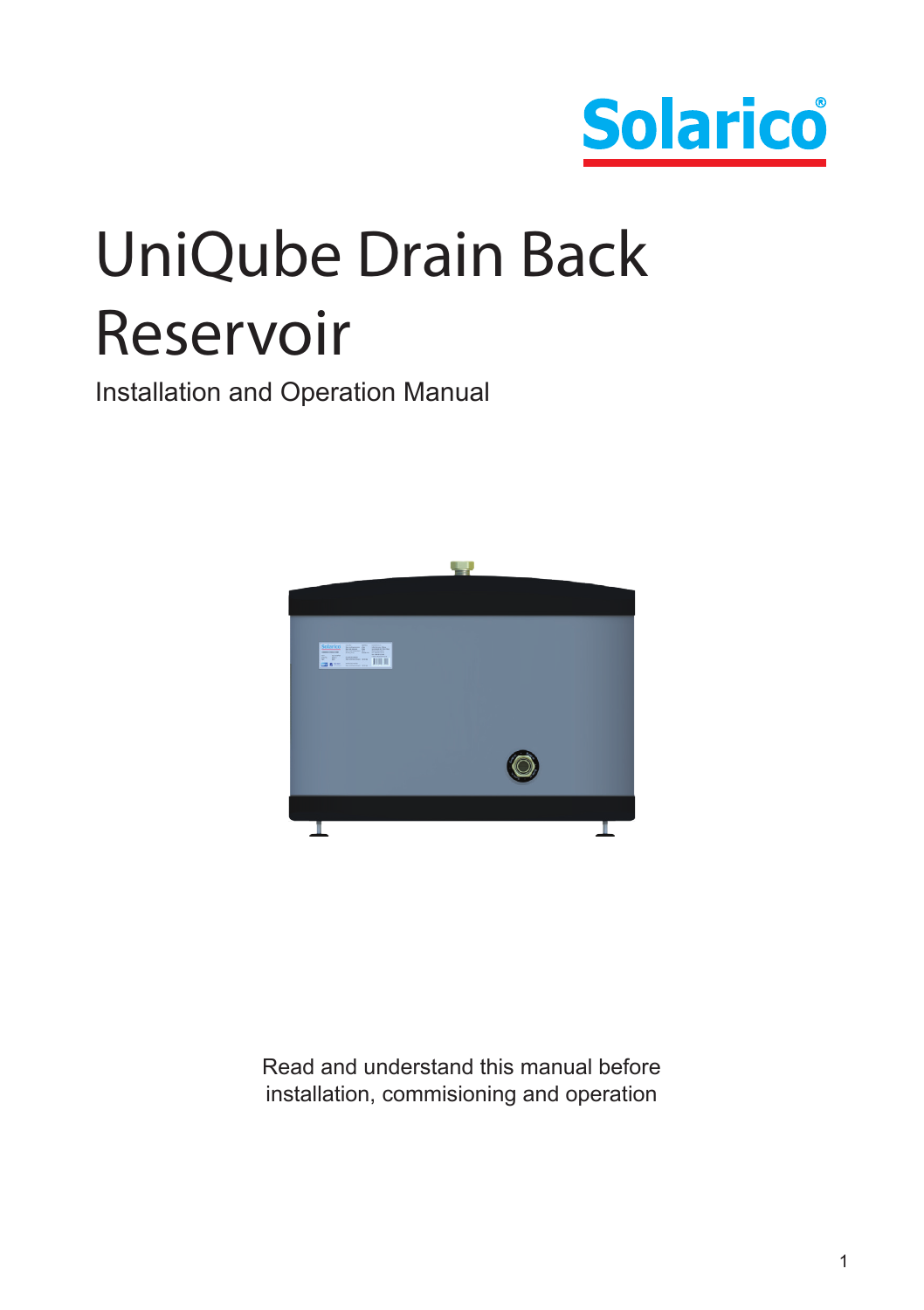## Safety Instructions

## **WARNINGS**



The manufacturer of drain back reservoir does not warrant against frost damage! Operate the installation with glycol **!**



Collectors and all solar thermal piping system must be installed inclined. Collectors must be inclined by minimum of 2% (2cm per m), pipes must be inclined by minimum of 5% (5cm per m)



When product is in operating mode, some parts of it may reach temperature over 51°C. It can cause severe burns instantly or death from scalds. Children, disabled and elderly are at highest risk of being scalded

## Notes for the installer



Filling valve, leaking valve, safety valve 1,5 bar, circulating pump and connectors, shown on pictures are not part of this product; it must be supplied in addition!



**Use thick wall male nipple for connecting to connectors M and N**



## **Product Description**

| Insulation, average thickness: | $104 \text{ mm}$ |
|--------------------------------|------------------|
| Reservoir material             | Stainless steel  |
| Reservoir thickness:           | 2mm              |
| Maximum working pressure:      | $1,5$ bar        |
| Weight:                        | 16kg             |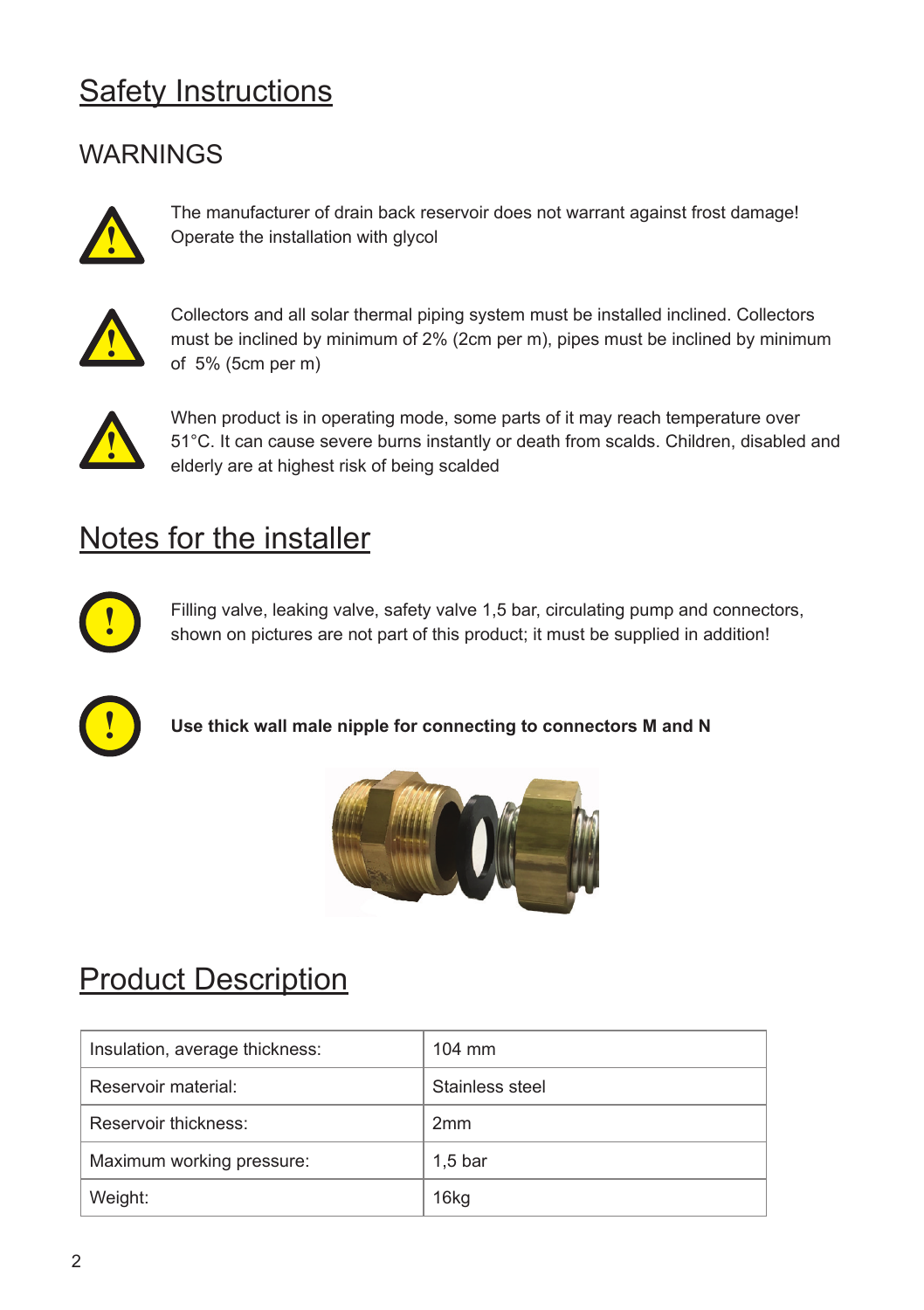## Setup and operation procedure

The following instructions describe a fast and simple way to commissioning the installation

#### **1. Installation of reservoir and pipe connecting**

- Install the reservoir on floor standing table or on wall
- Install all pipes and valves (see page 3 and 4)
- **2. Filling the drain back system with glycol/water mixture**
	- Calculate the volume of the fluid that will circulate inside the solar thermal circuit  $(see page 5)$

#### **3. Pressure increasing of the solar thermal system**

• Rising the pressure at 0,5 bar is important to avoid vacuum appearance while operation (see page 6)

### 1. Installation



Drain Back reservoir must be installed in position below the lowest point of solar thermal collectors!

Drain Back reservoir must be installed in position above the floor, in vertical position standing on its legs

Minimum Height of installing a Drain Back reservoir in combinationwith UniQube tanks, measured from the lowest point of its legs to the ground is 650mm

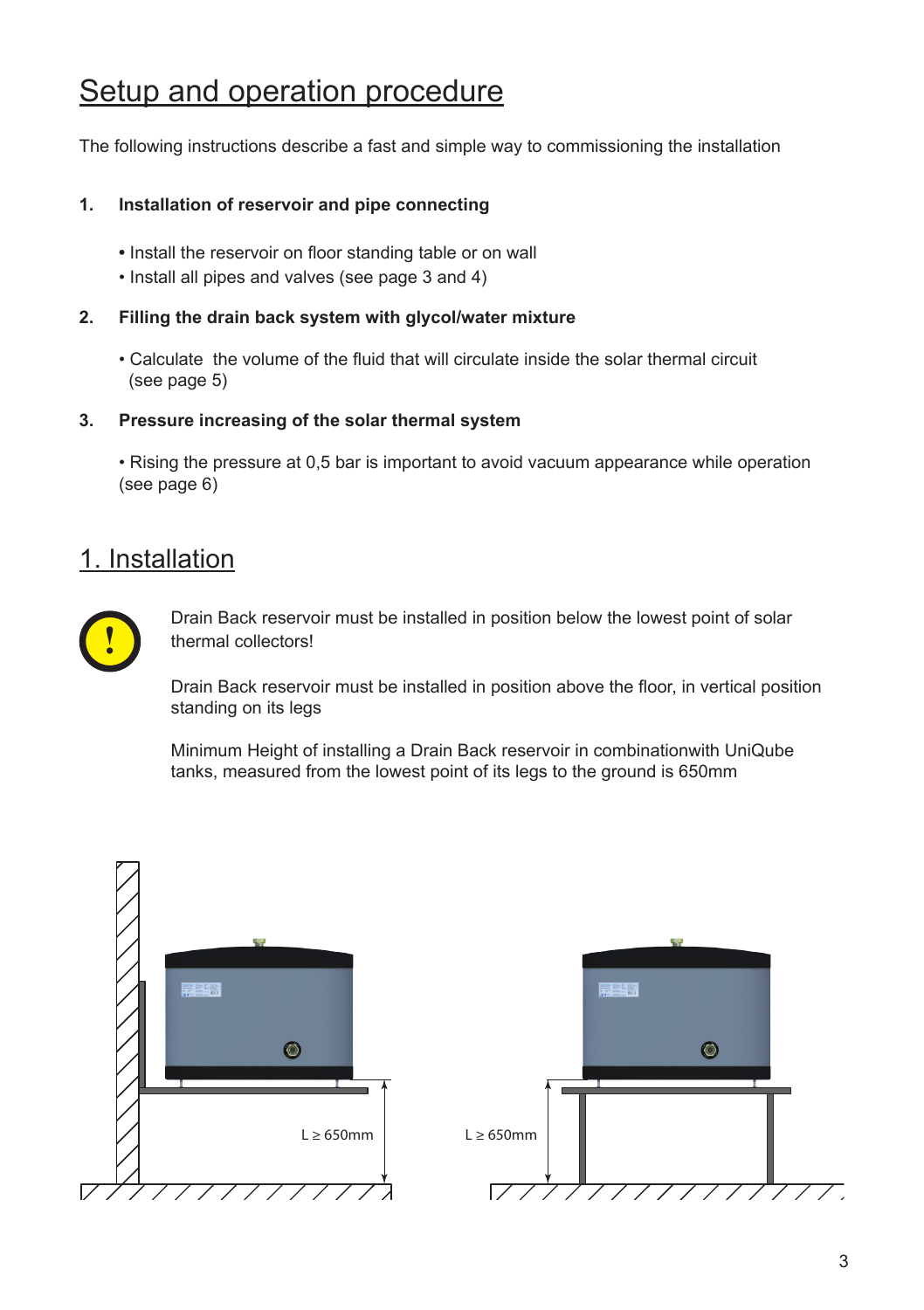# 1.1 Installation Diagrams



Idle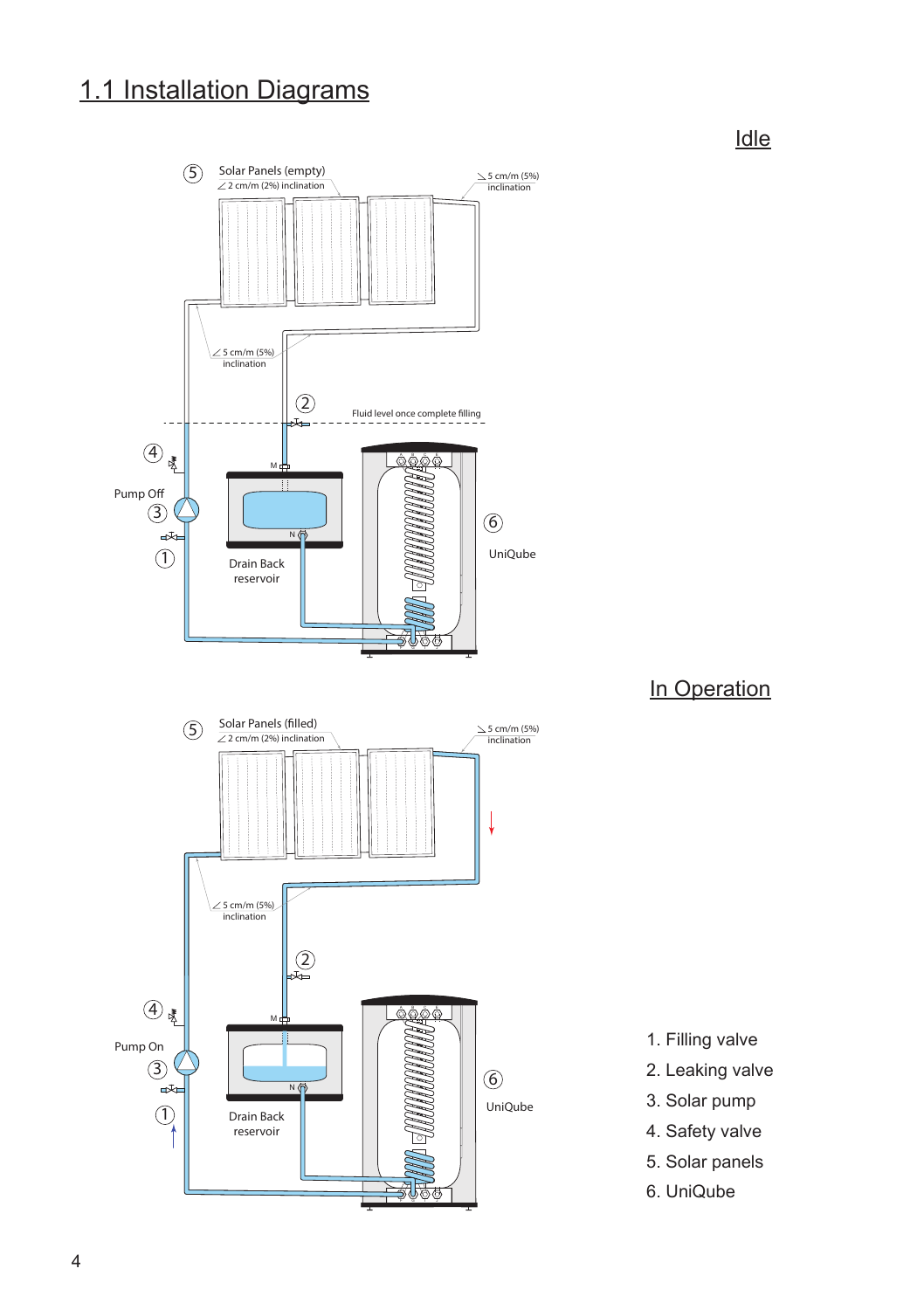## 2. Filling of the system

1. Determine and calculate the overall volume of the solar thermal circuit:

Total Volume = Drain Back reservoir Volume + Heat Exchanger Volume + All Collectors Volume + + Pipes Volume + Volume of the Connectors, Valves, Pump and Fittings



- Collector volume is declared in the technical data of the UniPlate collectors
- Heat Exchanger volume is declared in the technical data of the UniQube hot water tanks
	- The volume of copper or corrugated stainless steel pipes can be read on page 7.



**The volume of the drain back reservoir must be at least 1,5 times bigger than the volume of the rest components of the solar thermal circuit, otherwise the system may not work properly!**

2. Connect filling Valve ( or pumping set), Leaking Valve, Safety Valve, circulating pump



Filling valve 1, Leaking valve 2, Pump 3 and Safety valve 4, are not part of this product and must be installed on a "cold line" of the solar thermal circuit, on a height lower than L, i.e. below the lowest level of the drain back reservoir

3. Determine the Expansion Volume of the system, from this table:

| <b>Total Volume</b> | <b>Expansion Volume</b> |
|---------------------|-------------------------|
| 50 L                | 3 I                     |
| $511 \div 1001$     | 6 I                     |
| $1011 \div 1501$    | 91                      |
| $1511 \div 2001$    | 121                     |

- 4. Leave the Leaking Valve 2 open, connect the filling pump to the Filling Valve 1 and then start slowly filling until the first leak appears on the Leaking Valve 2
- 5. By using filling valve 1, drain previously determined Expansion Volume out of the system
- 6. Close the Leaking Valve 2
- 7. System is filled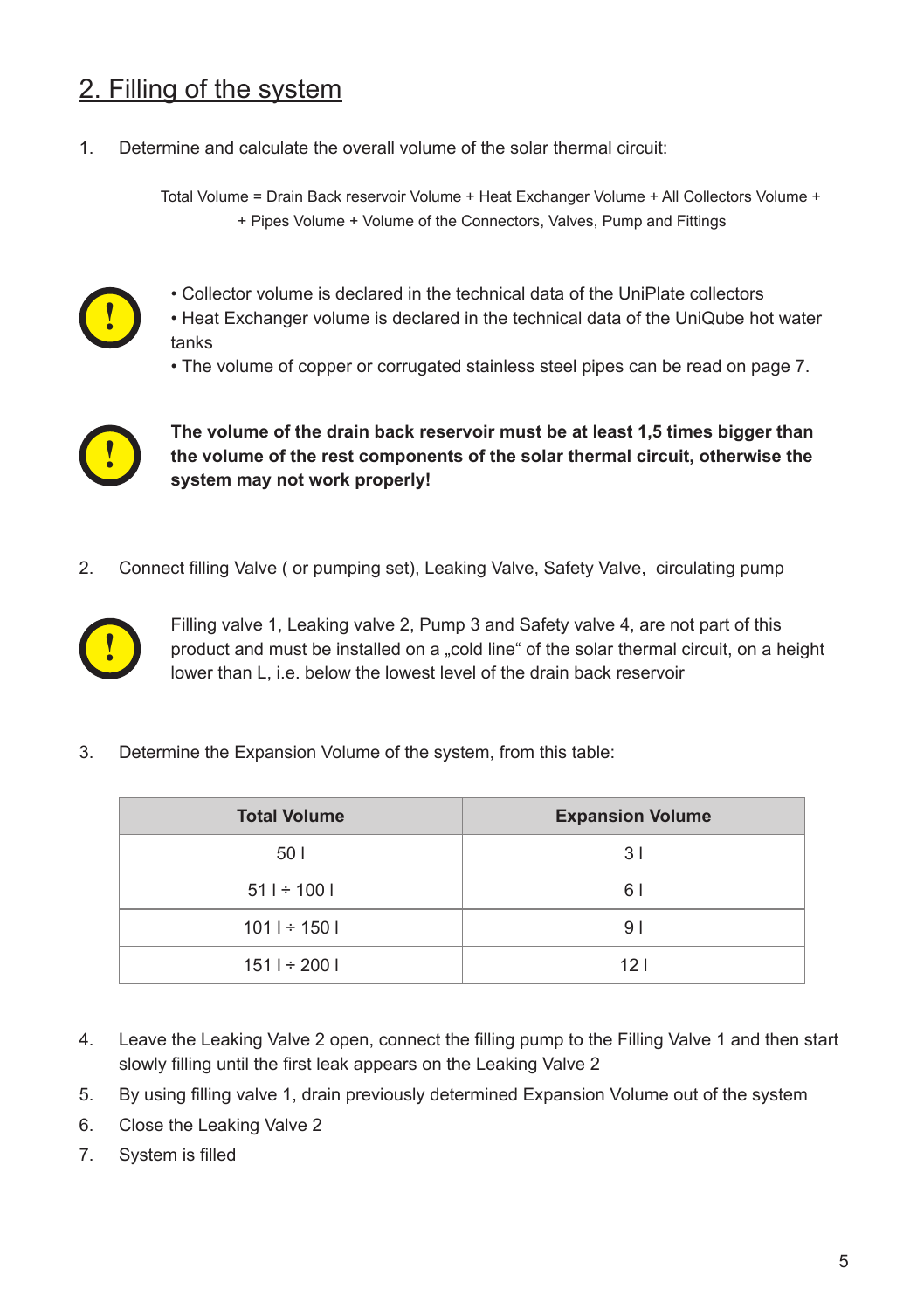### 3. Pressure increasing

In order to avoid vacuum appearance during the pump operating, it is important to add 0,5 bars to the filled system. There are two ways to do it:

A. Pressure increasing with draining and charging of previously determined volume of fluid

1. Fill the solar system as described in previous chapter. Calculate the volume of fluid inside the solar system

2. Determine the Discharge Volume from the right column of the table below

| Volume of fluid filled in the solar system | <b>Discharge Volume</b> |
|--------------------------------------------|-------------------------|
| 201                                        | 10 <sub>l</sub>         |
| $211 \div 401$                             | 201                     |
| $411 \div 601$                             | 301                     |
| $611 \div 801$                             | 40                      |
| $811 \div 1001$                            | 501                     |

3. Open the Filling Valve, open Leaking Valve and Discharge previously detemined volume.

- 4. Close the Leaking Valve.
- 5. Fill the discharged volume back into the solar system.
- 6. Pressure is increased.
- B. Pressure increasing with air compressor

1. Ensure the solar thermal circuit is properly filled with glycol/water mixture, as previously described

- 2. Close all valves. Connect the Air Compressor to Leaking Valve.
- 3. Make sure the pressure in compressed air is bigger than the pressure in solar circuit.

4. Slowly, partial open the Leaking Valve and add compressed air slowly until system pressure increases for 0,5 bars.

- 5. Close the Leaking Valve.
- 6. System is ready to run.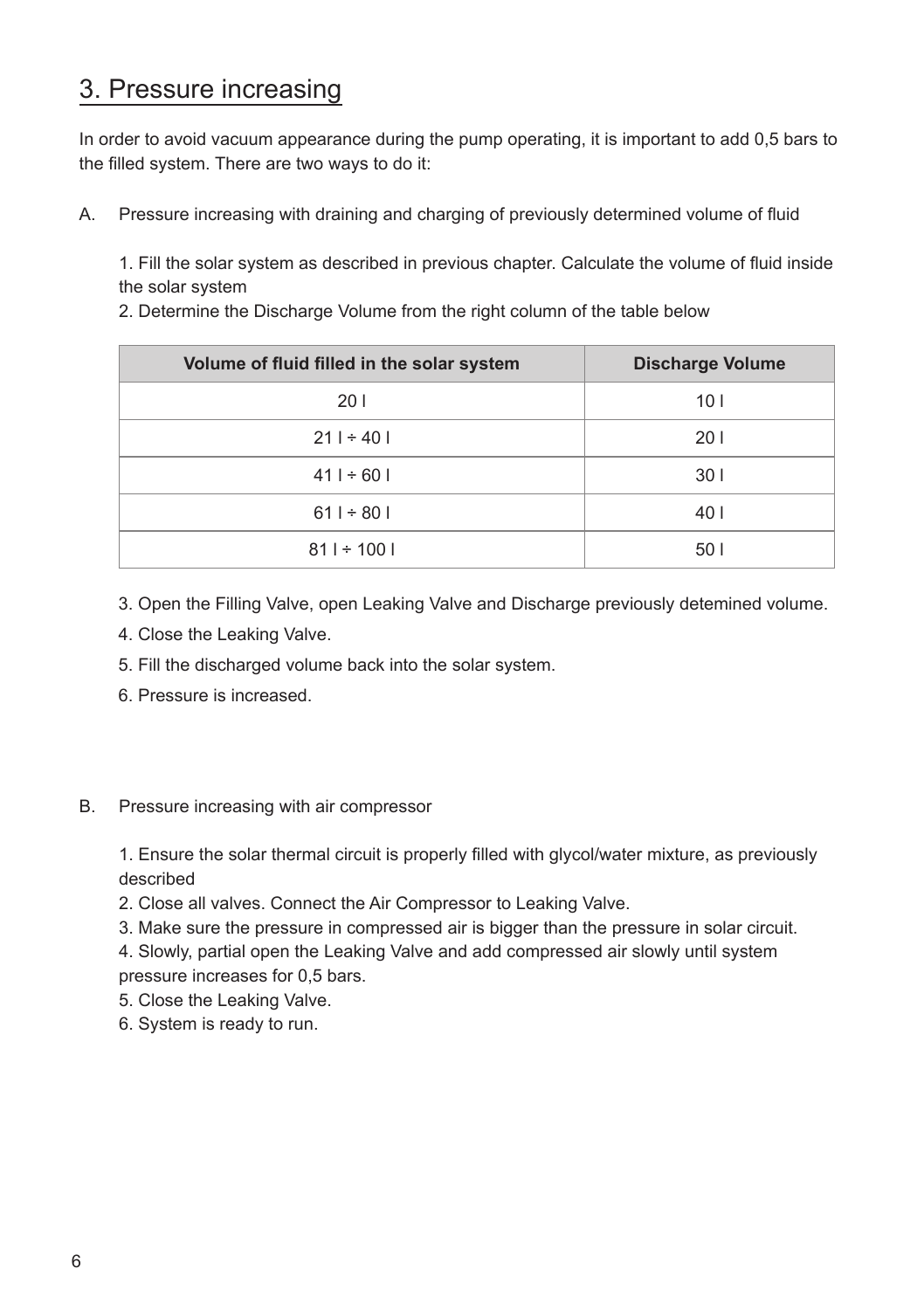# Useful notes for the installers



The following table shows what is the maximum allowed pipe lenght for your solar thermal drain back system, depending on which type of UniQube Drain Back Tank you use, and how many UniPlate collectors you install.

- **!**
- Up to 5 UniPlate collectors is allowed to be installed in a system with UniQube Drain Back 310 liter tank
- Up to 6 UniPlate collectors is allowed to be installed in a system with UniQube Drain Back 440 liter tank

| Maximum allowed pipe                              | UniPlate collectors / pipe |                  |                  |                  |                  |
|---------------------------------------------------|----------------------------|------------------|------------------|------------------|------------------|
| length for installed<br><b>UniQube Drain Back</b> | 2 pc.<br>Ø15x0.7           | 3 pc.<br>Ø18x0.7 | 4 pc.<br>Ø22x0.8 | 5 pc.<br>Ø22x0.8 | 6 pc.<br>Ø22x0.8 |
| UniQube DB 310 Liters                             | 100 <sub>m</sub>           | 60 <sub>m</sub>  | 36 <sub>m</sub>  | 29 <sub>m</sub>  | X                |
| UniQube DB 440 Liters                             | X                          | 48m              | 26m              | 20 <sub>m</sub>  | 15m              |

#### **Pipe Volume**

#### **Copper Pipe**

| <b>Dimension</b>       | Volume (I/m) |
|------------------------|--------------|
| $Ø15 \times 0.7$       | 0,15         |
| $Ø18 \times 0.7$       | 0,22         |
| $\varnothing$ 22 x 0.8 | 0,33         |
| $\varnothing$ 28 x 0.8 | 0,55         |

#### **Stainless Steel Corrugated Pipe**

| <b>Dimension</b> | Volume (I/m) |
|------------------|--------------|
| <b>DN 16</b>     | 0,24         |
| <b>DN 18</b>     | 0,27         |
| <b>DN 20</b>     | 0,37         |
| <b>DN 25</b>     | 0,66         |
| <b>DN 32</b>     |              |
| <b>DN 40</b>     | 1,42         |
| <b>DN 50</b>     | 2,33         |



 The volume l/m for the stainless steel corrugated pipe can vary. Please observe the manufacturer's information.